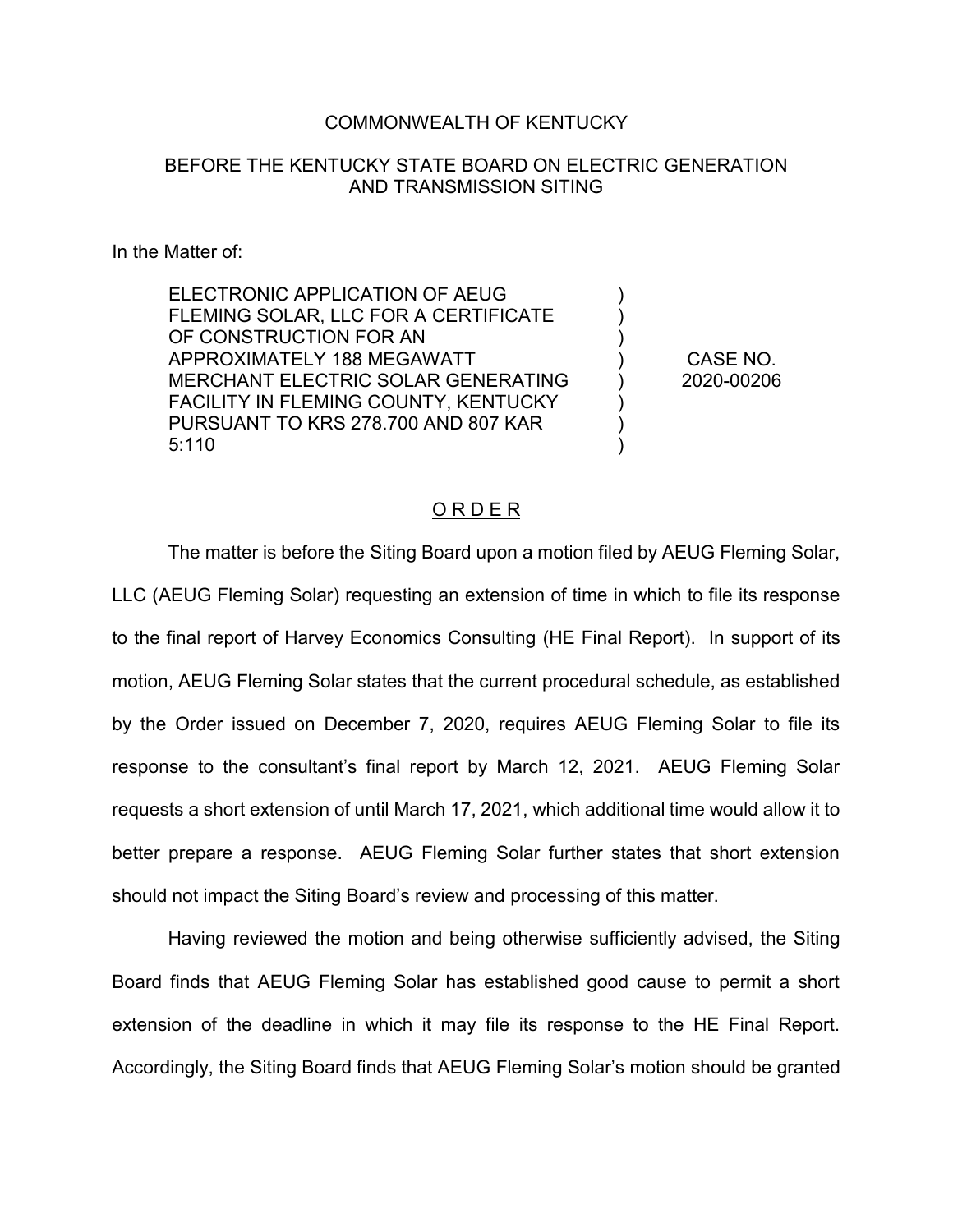and that it be allowed a brief extension of time until March 17, 2021, in which to file its response to the HE Final Report.

IT IS THEREFORE ORDERED that:

1. AEUG Fleming Solar's motion for an extension of time to file its response to the HE Final Report is granted.

2. The deadline in which AEUG Fleming Solar shall file its response to the HE Final Report is extended from March 12, 2021, to March 17, 2021.

# [REMAINDER OF PAGE INTENTIONALLY LEFT BLANK]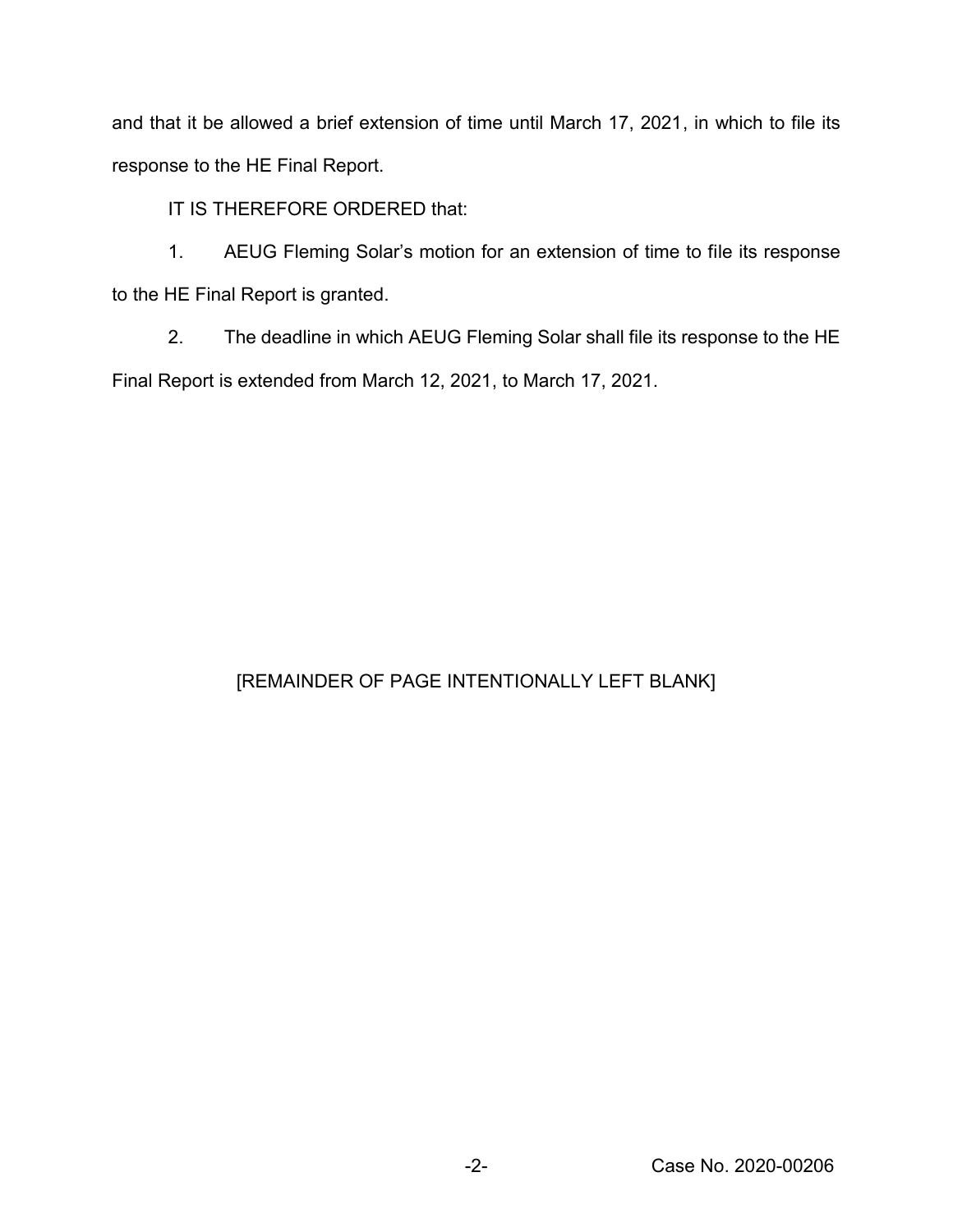By the Kentucky State Board on Electric Generation and Transmission Siting



ATTEST:

- Bidwell

Executive Director Public Service Commission *on behalf of* the Kentucky State Board on Electric Generation and Transmission Siting